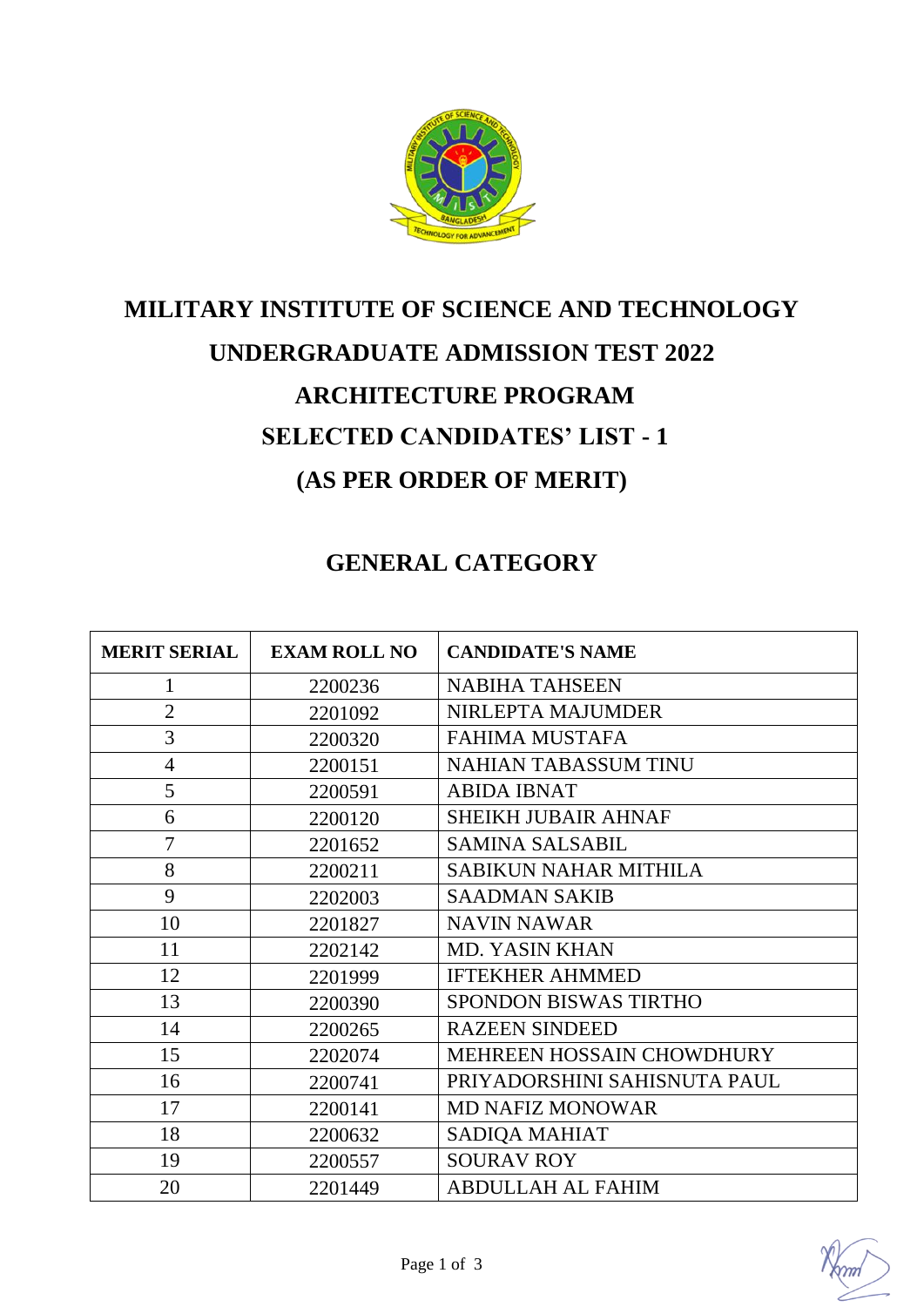| <b>MERIT SERIAL</b> | <b>EXAM ROLL NO</b> | <b>CANDIDATE'S NAME</b>       |
|---------------------|---------------------|-------------------------------|
| 21                  | 2200675             | <b>TANIA ISLAM</b>            |
| 22                  | 2201555             | <b>RAYED RAFSAN</b>           |
| 23                  | 2201089             | <b>SUHAILA SAFA NUHA</b>      |
| 24                  | 2201025             | <b>AFRA ANIKA</b>             |
| 25                  | 2202017             | <b>REHNUMA SIDDIQUE</b>       |
| 26                  | 2200984             | <b>MD. ABIR HOSSAIN</b>       |
| 27                  | 2200188             | <b>FAREYA KARIM URBI</b>      |
| 28                  | 2201480             | <b>MEHEDI HASSAN PALASH</b>   |
| 29                  | 2201420             | <b>RAMISA NAWAR</b>           |
| 30                  | 2200810             | <b>SAMIA SABRINA AFROZE</b>   |
| 31                  | 2201225             | AFRIN BARI ANAMIKA            |
| 32                  | 2201192             | MOST. SUMAIYA ISLAM DRISTY    |
| 33                  | 2201126             | <b>FARZANA YEASMIN SHOILY</b> |
| 34                  | 2200868             | FATIMA TUZ ZOBAIDA JUI        |
| 35                  | 2200374             | <b>AHMMEDUR RAZEE</b>         |
| 36                  | 2200947             | <b>IFFAT ZARIN METHELA</b>    |
| 37                  | 2201231             | <b>MD. AHSANUL ADIB</b>       |
| 38                  | 2200469             | MEHEDI HASAN MUGDHO           |
| 39                  | 2201038             | <b>UDOY CHANDRA SHIL</b>      |
| 40                  | 2201681             | <b>MONTAHA ANOWAR</b>         |
| 41                  | 2201384             | MUSHTAQ AHMED                 |
| 42                  | 2200215             | <b>MIRAZUL TANAM</b>          |
| 43                  | 2200216             | <b>SADMIMA SHAHRIN</b>        |
| 44                  | 2201474             | <b>SHAJID MAHMUD</b>          |
| 45                  | 2201820             | <b>SUMAIYA FARHANA ISLAM</b>  |
| 46                  | 2201312             | <b>MAUTASIM BILLAH</b>        |
| 47                  | 2200885             | NUSRAT NAZIA MATIN            |
| 48                  | 2202155             | <b>RAJORSHI DAS</b>           |
| 49                  | 2200212             | <b>FABIHA LABIBA SUBAH</b>    |

Norm